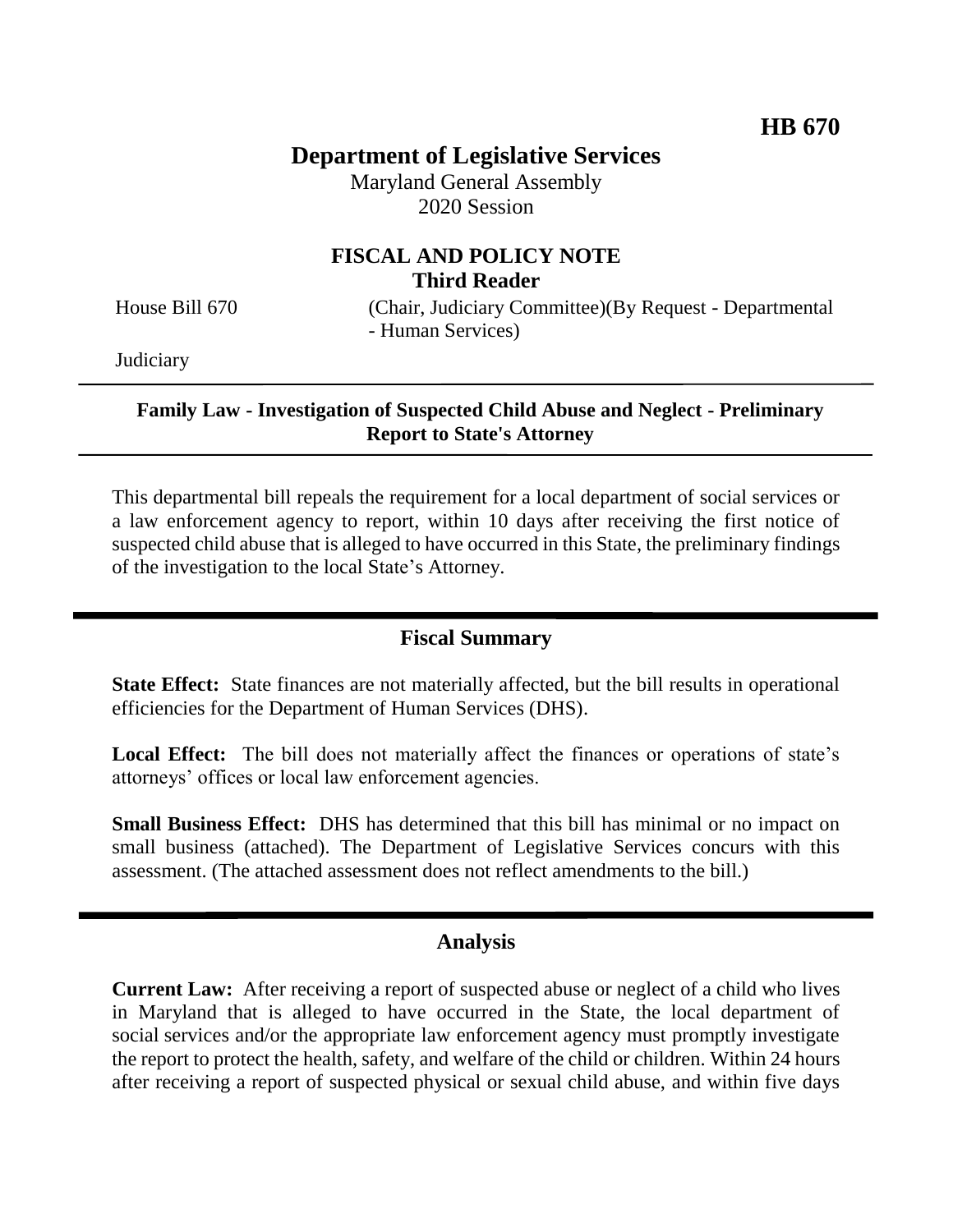after receiving a report of suspected child neglect or mental injury, the local department or law enforcement agency must (1) see the child; (2) attempt to have an on-site interview with the child's caretaker; (3) decide on the safety of the child and of other children in the household; and (4) decide on the safety of the other children in the care or custody of the alleged abuser. The determinations and assessments that are required during an abuse or neglect investigation are specified in statute.

The local State's Attorney must assist in a child abuse or neglect investigation if requested to do so by a local department of social services. The local departments, appropriate law enforcement agencies, the State's Attorneys in the counties and Baltimore City, and the local health officers must enter into a written agreement pertaining to standard operating procedures for investigations of suspected abuse or neglect. To the extent possible, a child abuse or neglect investigation must be completed within 10 days after receiving the notice of the suspected abuse or neglect.

Within 10 days after receiving the first notice of suspected abuse of a child who lives in this State that is alleged to have occurred in this State, the local department of social services or law enforcement agency must report the preliminary investigation findings to the local State's Attorney. Within 5 business days after the investigation is completed, the local department and the law enforcement agency, if the law enforcement agency participated in the investigation, must make a complete written report of findings to the local State's Attorney.

Reports of child abuse and neglect may also be referred for an alternative response in specified circumstances. An "alternative response" means a component of the child protective services program that provides for a comprehensive assessment of (1) risk of harm to the child; (2) risk of subsequent child abuse or neglect; (3) family strengths and needs; and (4) the provision of or referral for necessary services. An alternative response does not include an investigation or a formal determination as to whether child abuse or neglect has occurred. Only a low-risk report of abuse or neglect may be considered for an alternative response. Statutory provisions set forth procedures for an alternative response.

**Background:** DHS advises that the required preliminary reports place additional burdens on local departments and are unnecessary since they are not comprehensive and do not represent complete investigations. According to DHS, the practice of providing a preliminary report to the State's Attorney is redundant and not supported by modern practice models.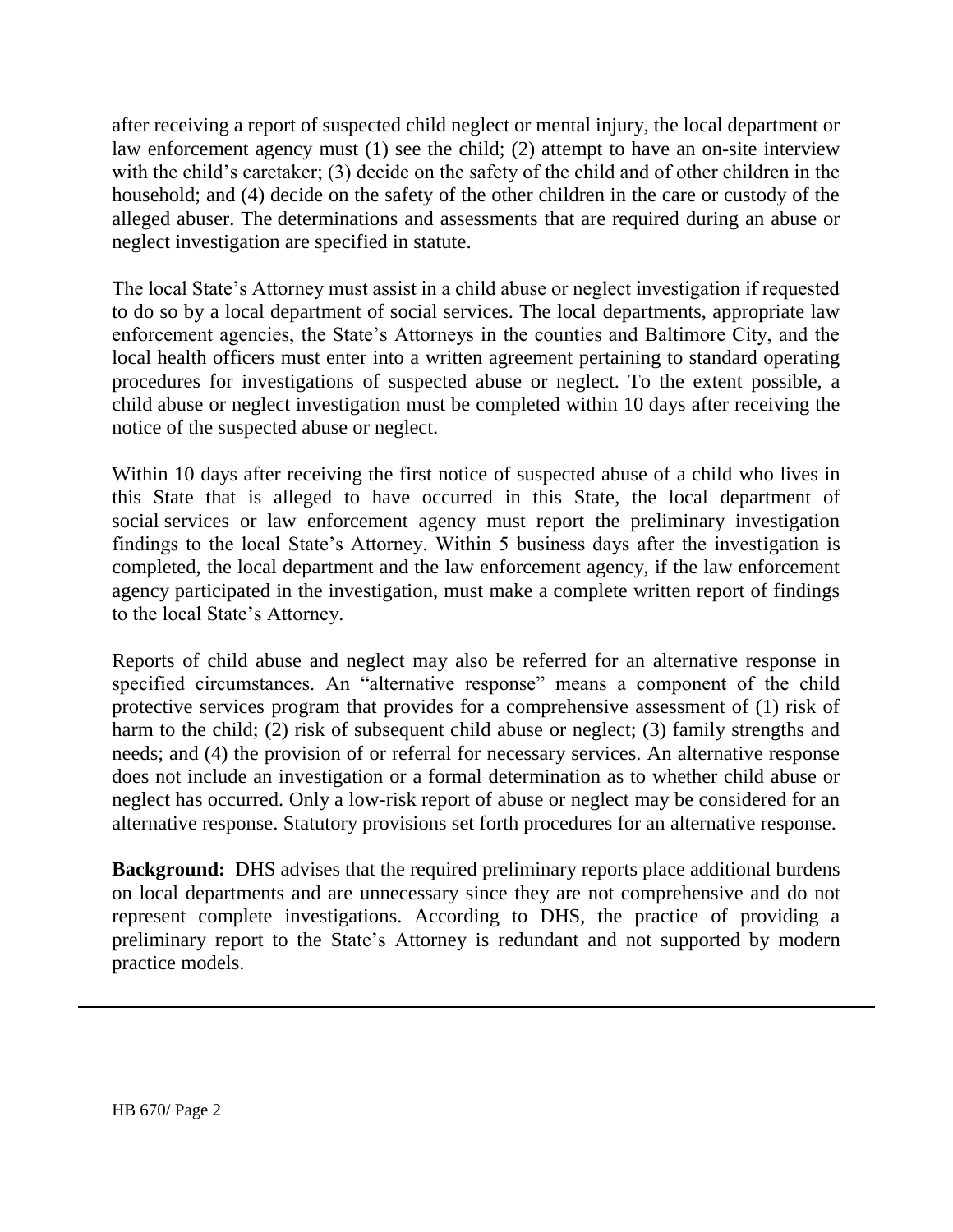# **Additional Information**

**Prior Introductions:** None.

**Designated Cross File:** None.

**Information Source(s):** Baltimore City; Montgomery and Prince George's counties; Department of Human Services; Department of State Police; Department of Legislative **Services** 

| <b>Fiscal Note History:</b> | First Reader - February 11, 2020 |
|-----------------------------|----------------------------------|
| rh/lgc                      | Third Reader - March 13, 2020    |

Analysis by: Jennifer K. Botts Direct Inquiries to:

(410) 946-5510 (301) 970-5510